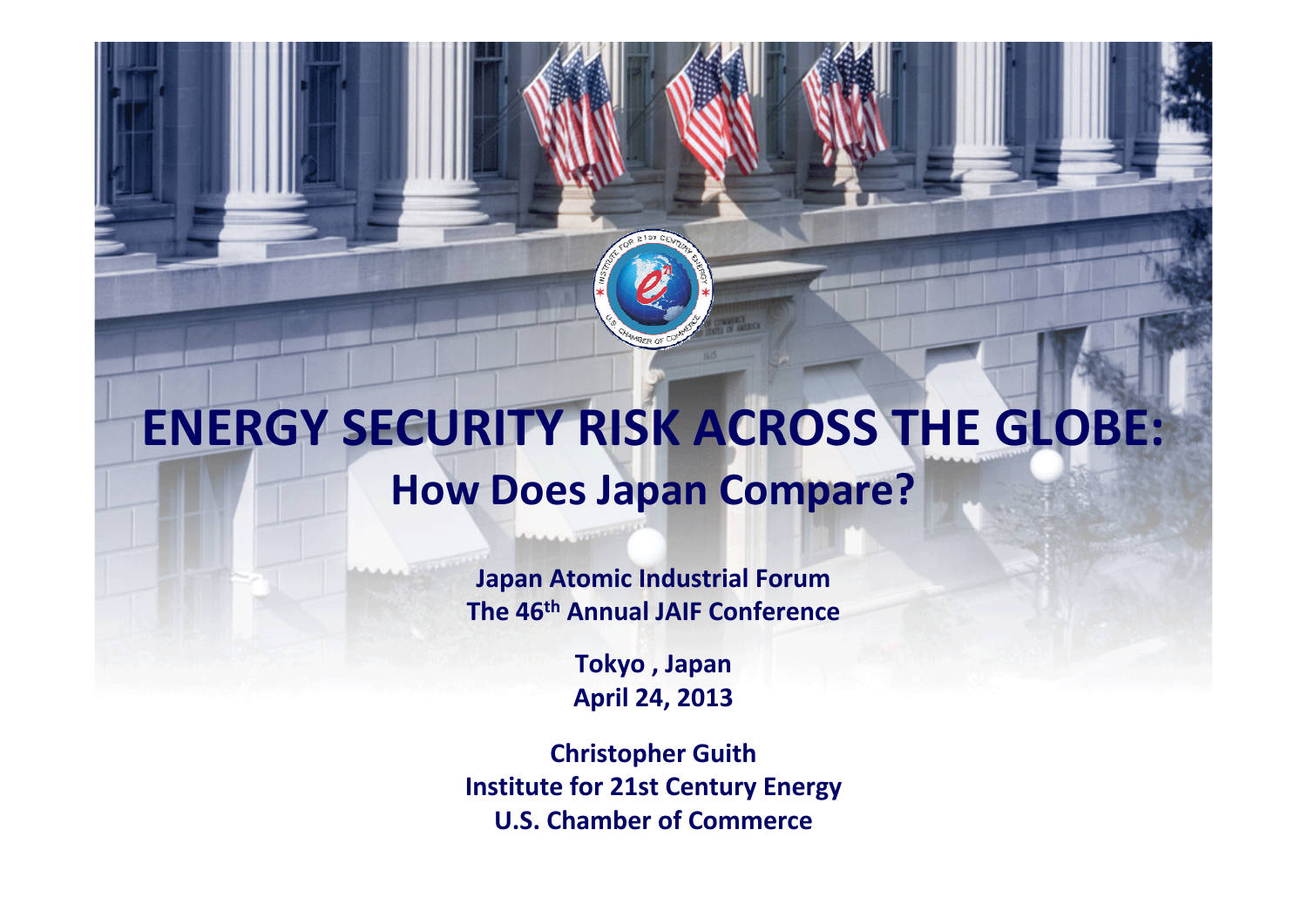# **Need for an Index of U.S. Energy Security**



- How can we tell from if U.S. energy security is getting better or worse?
- U.S. Index provides two frames of reference:
	- Historical measures of energy security; and
	- Forecasts of U.S. energy security.
- International Index provides third frame of reference:
	- How is the U.S., or any one country, doing in comparison to other large energy using countries?

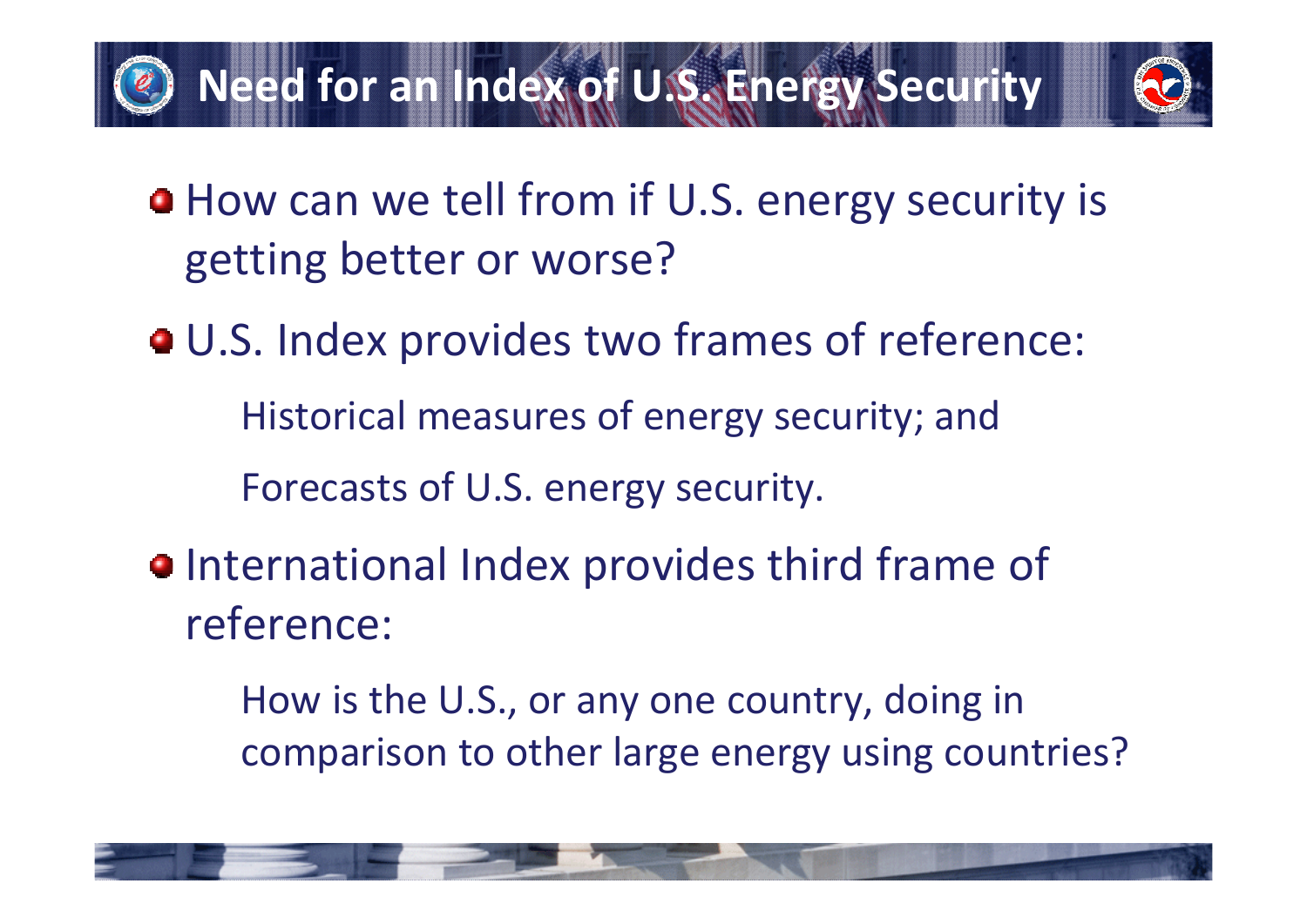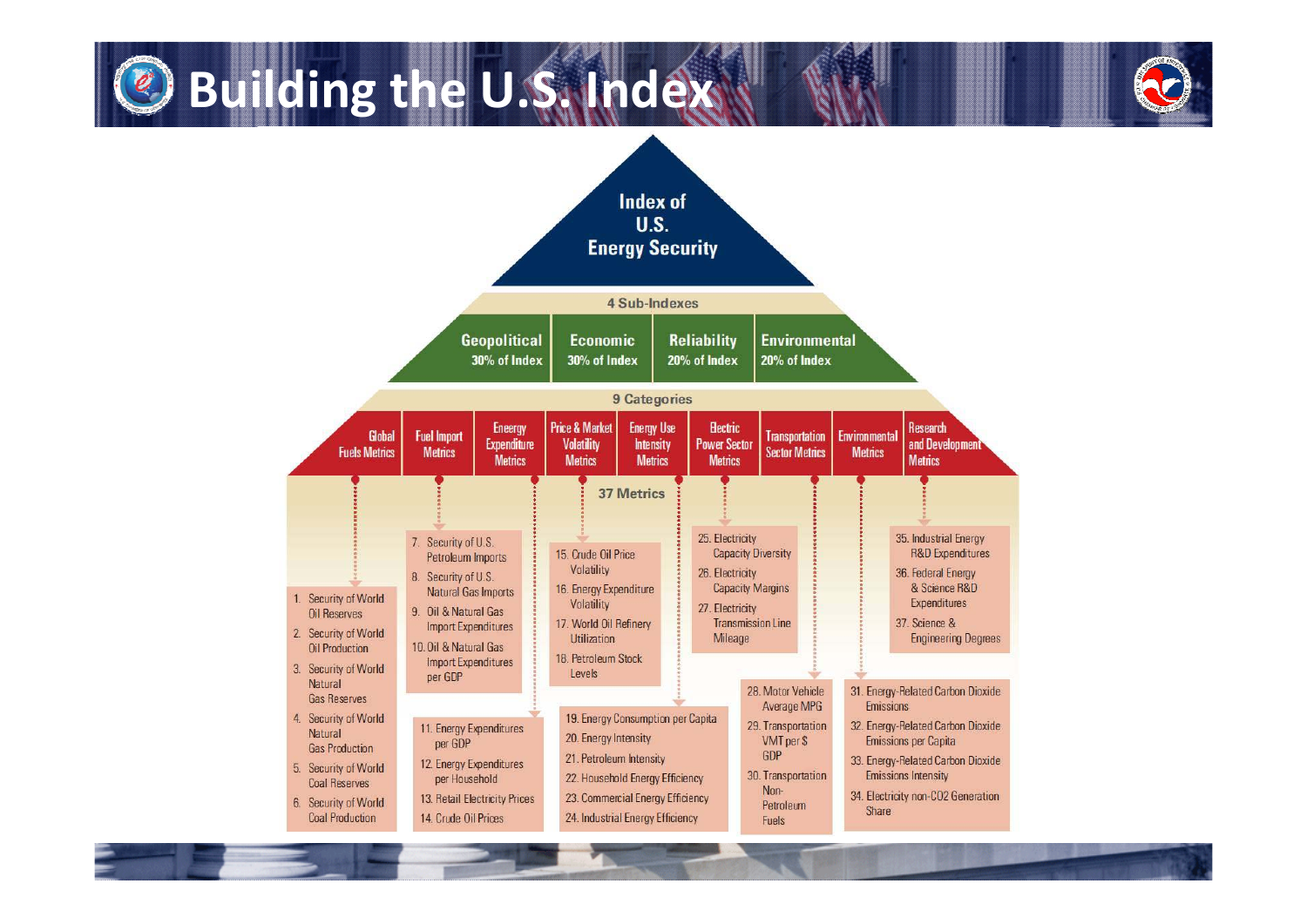



- Extends U.S. Index methods to other countries Works within limitations of data availability
- Uses 28 metrics covering imports, expenditures, efficiency, energy‐use sectors, etc.
- Uses historical data from 1980 to 2010
- Focuses on 25 large energy consuming economies accounting for 80% of global energy demand
- No forecast component

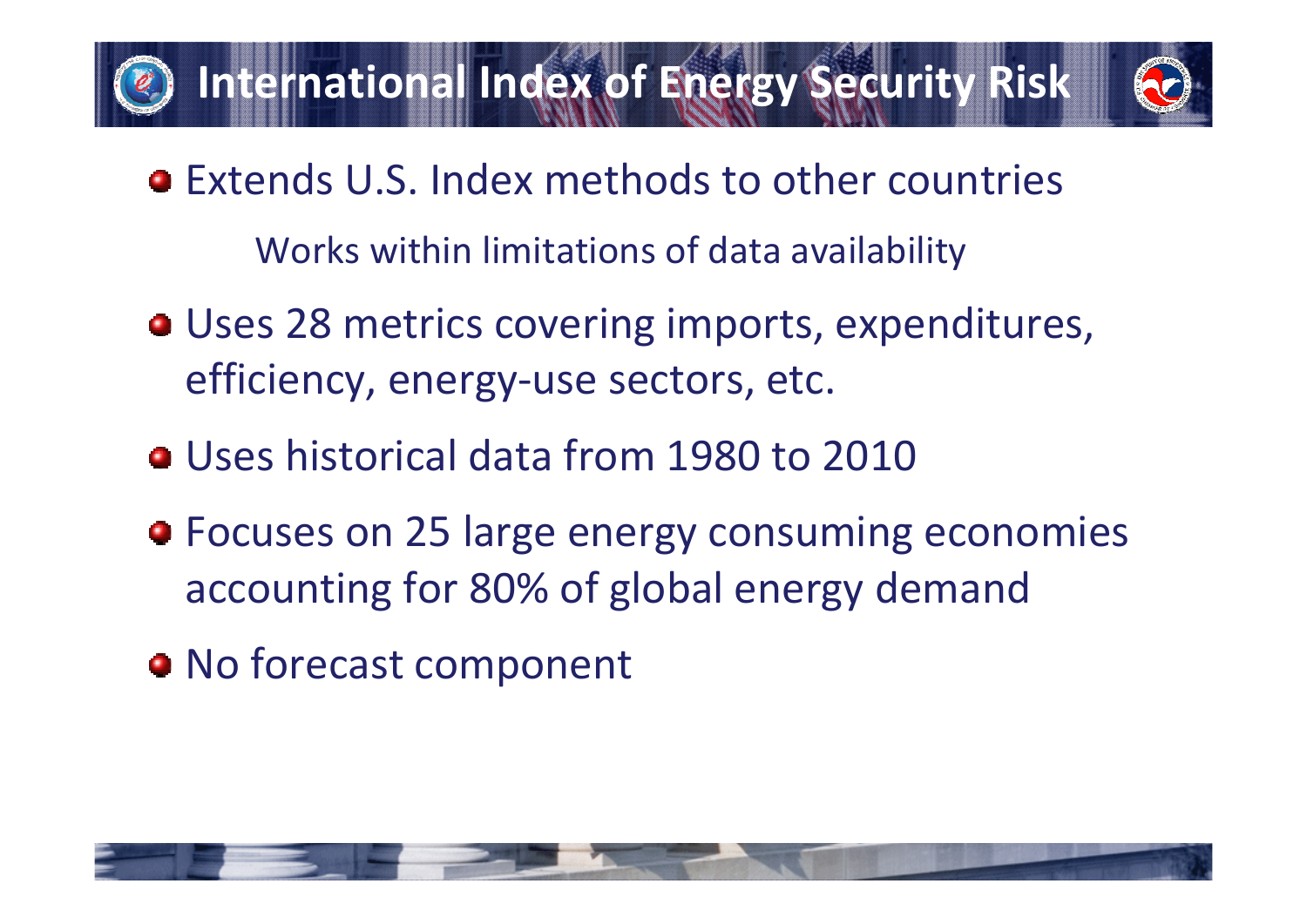

- 1. Absolute energy security risk
	- Are risks going up or down over time?
	- Measured as <sup>a</sup> risk score
- 2. Comparative energy security risk to an OECD average
	- Are risks going up or down over time relative to the OECD?
	- Measured as the percent difference between country score and OCED average score

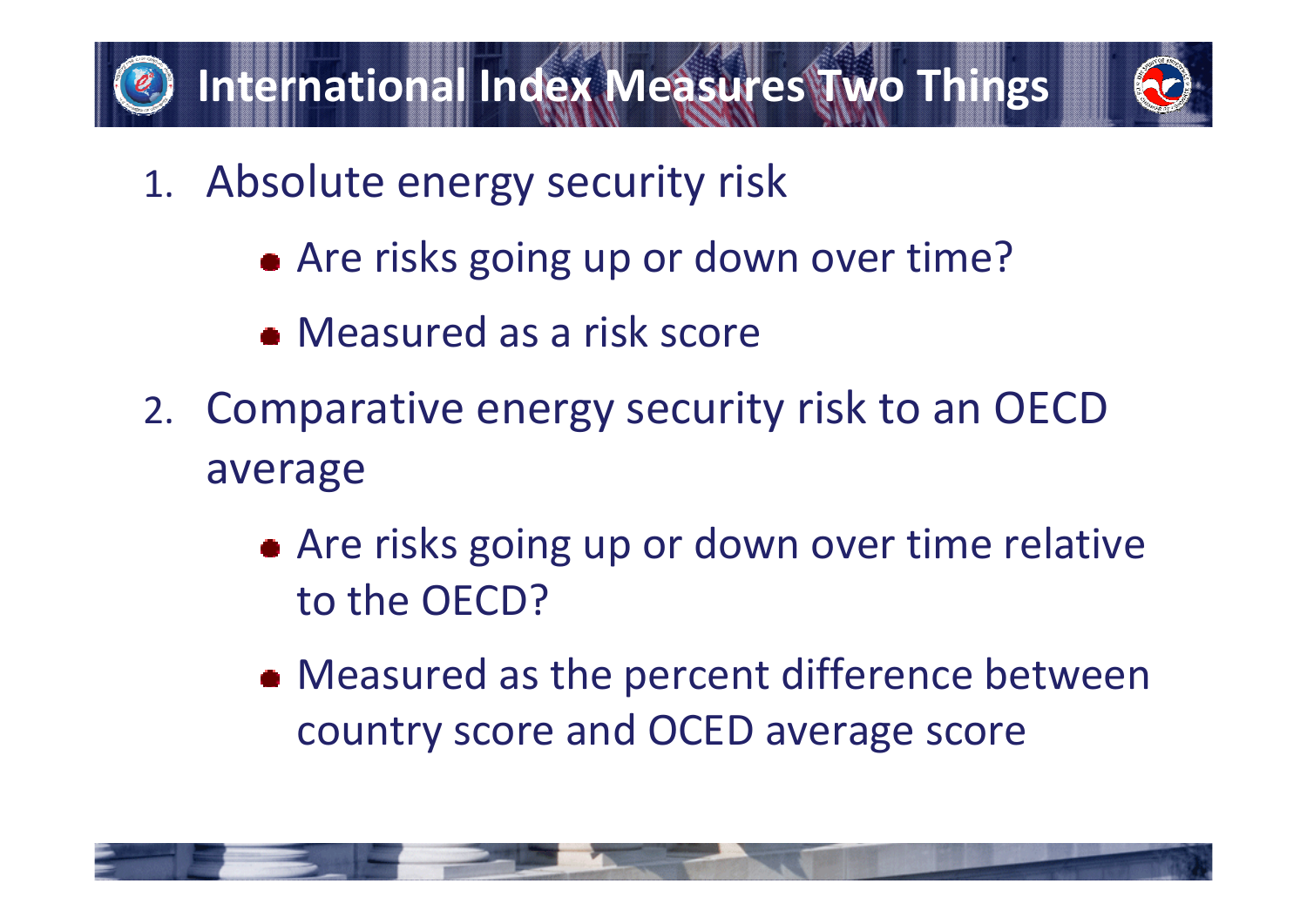# **International Index Risk Scores**

**Figure 2. Energy Security Risk Index Scores for Large Energy User Group: 1980‐**

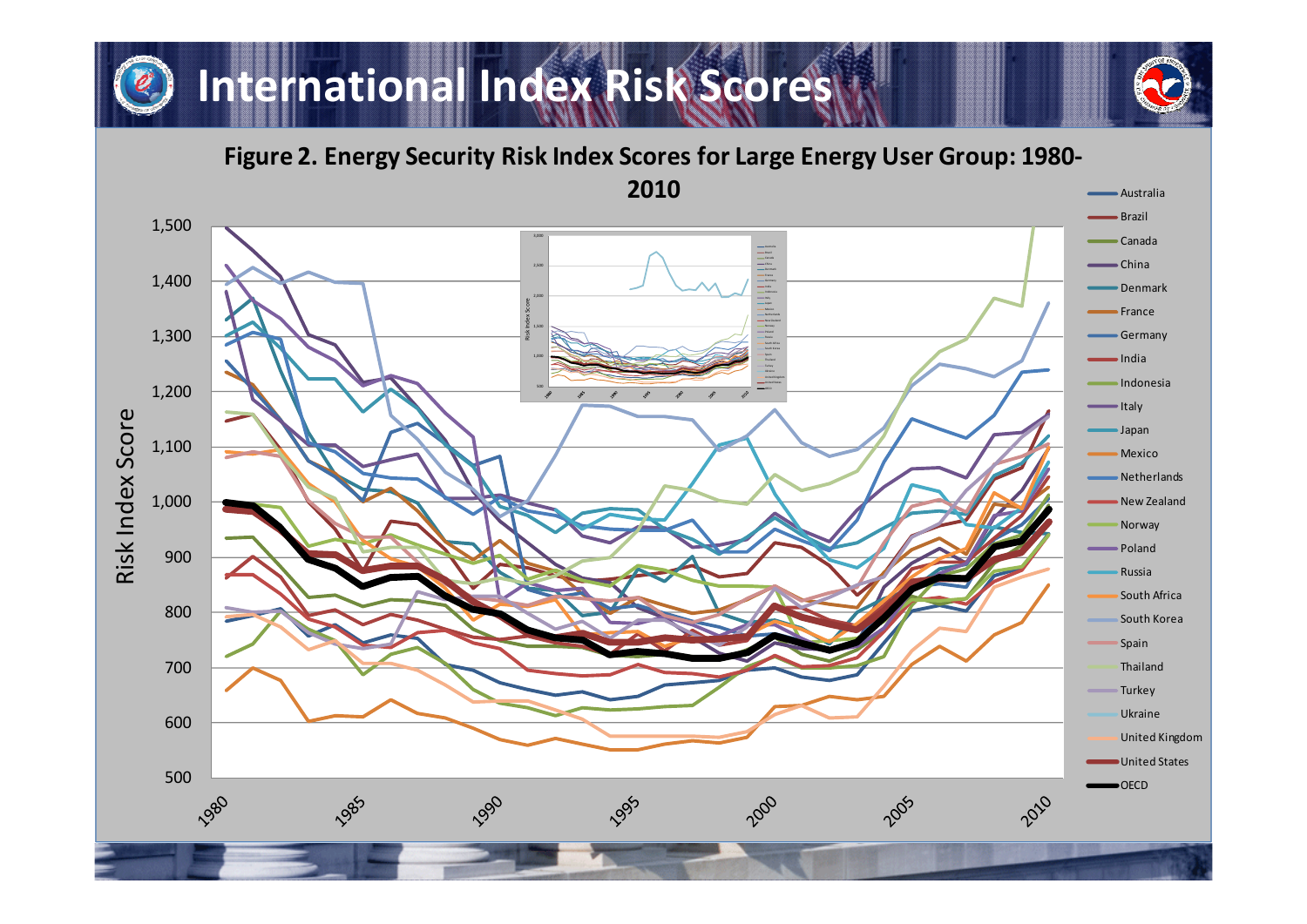

#### **International Index Country Rankings**



| <b>Energy Security Risk Scores and Rankings for 25</b> |              |                                                  |                         |
|--------------------------------------------------------|--------------|--------------------------------------------------|-------------------------|
| <b>Large Energy Using Countries: 2010</b>              |              |                                                  |                         |
| Country                                                | <b>Score</b> | <b>Large Energy</b><br><b>User Group</b><br>Rank |                         |
| Mexico                                                 | 851          | 1                                                |                         |
| United Kingdom                                         | 878          | $\overline{2}$                                   |                         |
| Norway                                                 | 940          | 3                                                |                         |
| New Zealand                                            | 941          | 4                                                |                         |
| Denmark                                                | 942          | 5                                                |                         |
| Australia                                              | 942          | 6                                                |                         |
| <b>United States</b>                                   | 964          | 7                                                |                         |
| <b>OECD</b>                                            | 988          |                                                  |                         |
| Canada                                                 | 995          | 8                                                |                         |
| Germany                                                | 1,006        | 9                                                |                         |
| Indonesia                                              | 1,013        | 10                                               |                         |
| France                                                 | 1,028        | 11                                               |                         |
| India                                                  | 1,045        | 12                                               |                         |
| Poland                                                 | 1,061        | 13                                               |                         |
| Russia                                                 | 1,072        | 14                                               |                         |
| China                                                  | 1,098        | 15                                               |                         |
| South Africa                                           | 1,100        | 16                                               | #18 <sup>th</sup> of 25 |
| Spain                                                  | 1,105        | 17                                               |                         |
| <b>Japan</b>                                           | 1,119        | 18                                               |                         |
| Turkey                                                 | 1,154        | 19                                               |                         |
| Italy                                                  | 1,159        | 20                                               |                         |
| <b>Brazil</b>                                          | 1,165        | 21                                               |                         |
| Netherlands                                            | 1,239        | 22                                               |                         |
| South Korea                                            | 1,361        | 23                                               |                         |
| Thailand                                               | 1,689        | 24                                               |                         |
| Ukraine                                                | 2,277        | 25                                               |                         |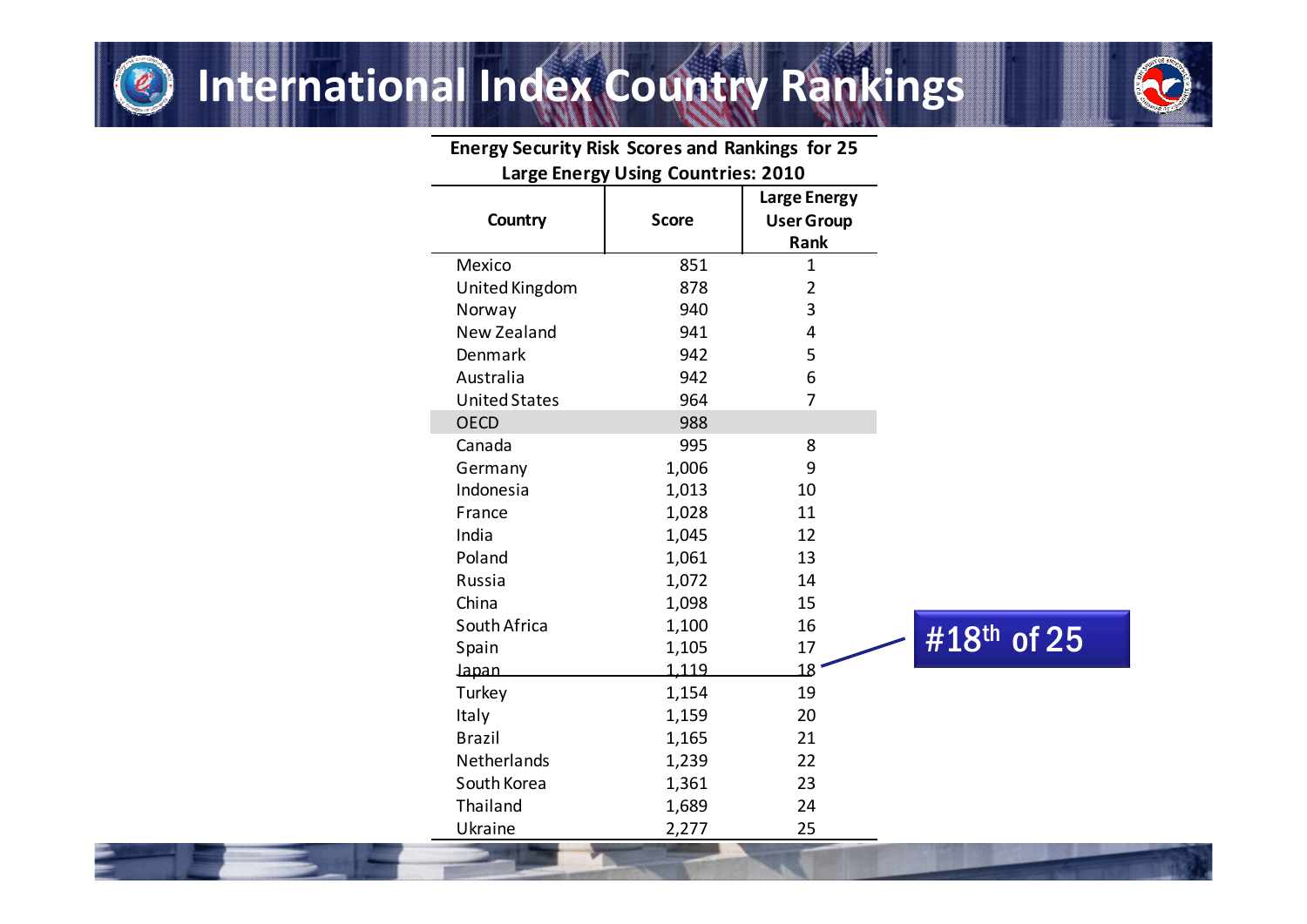



#### **Energy SecurityRankingsfor Large EnergyUser Group:1980‐2010 1980 1985 1990 1995 2000 2005 2010**2010 Australia 3 6 4 4 3 3 6Brazil 13 9 15 16 18 17 21Canada 8 8 6 6 7 7 8China 23 22 18 12 6 14 1515 Denmark 19 17 14 17 11 9 5 France 15 15 17 14 17 15 11Germany 16 16 23 13 8 10 9 India 6 7 7 8 12 13 1212 Indonesia 2 2 2 3 4 4 10 Italy 20 19 22 21 21 21 20 Japan 18 20 20 23 20 18 18 Mexico 1 1 1 1 2 1 1  $\mathbf{1}$ Netherlands 17 18 21 20 19 22 22 New Zealand 7 5 5 5 5 5 4 Norway 10 12 16 18 15 6 3 Poland 22 21 10 10 9 8 13Russian Federation NA NA NA 22 22 20 14 South Africa Africa 12 13 9 9 10 12 16 South Korea Korea 21 23 19 24 24 23 23 Spain 11 14 11 15 16 19 17 Thailand 14 11 13 19 23 24 24Turkey 5 4 12 11 14 16 19 Ukraine NA NA NA 25 25 25 25United Kingdom 4 3 3 2 1 2 2 **United States** States 9 10 8 7 13 11 7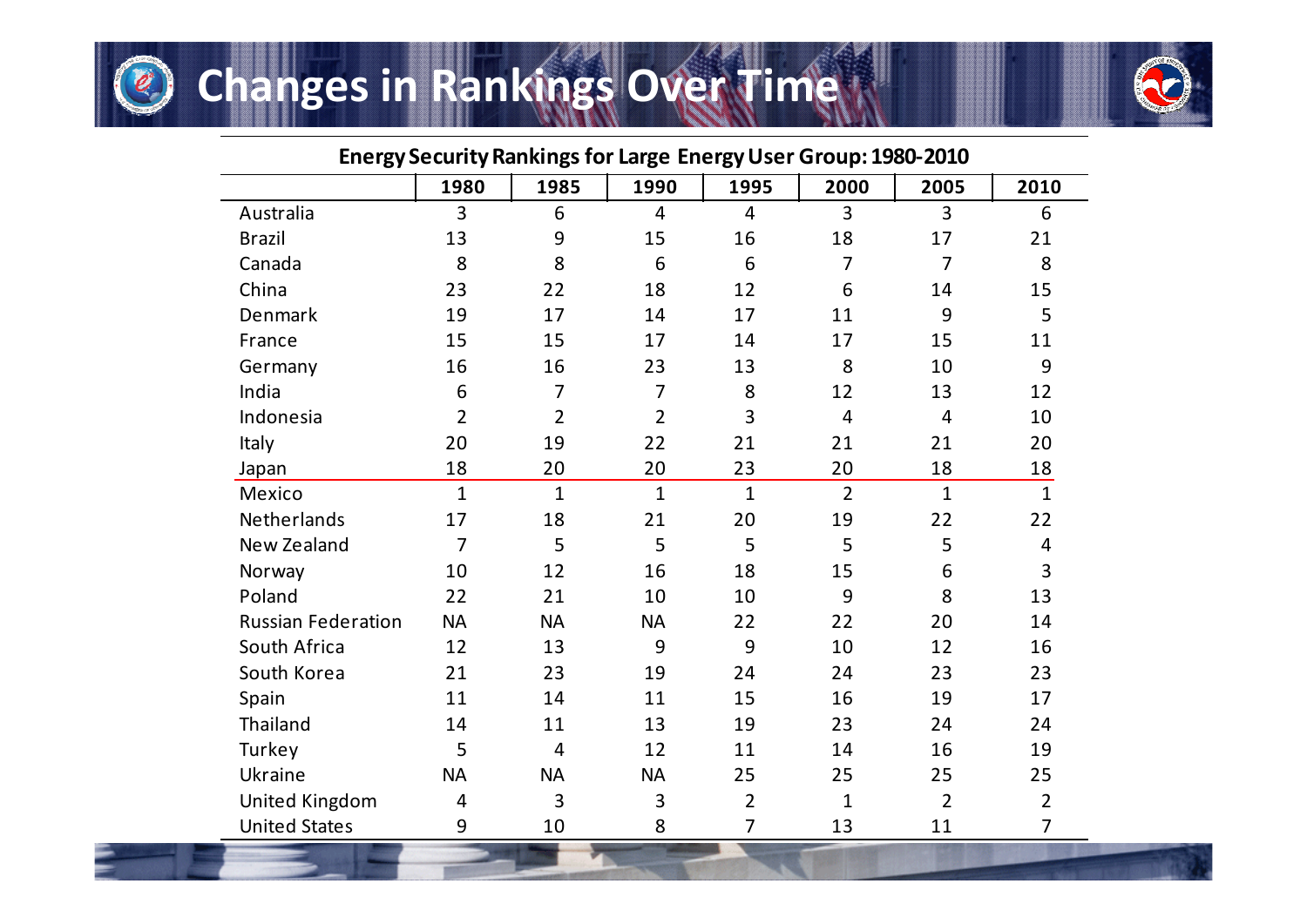# **Lessons Learned**



- In general, resource‐rich countries and with efficient economies rank best
	- Conversely, resource‐rich countries with inefficient economies do not score as well
- The disparities in risk among countries have been getting smaller since 1980 even as risks have been rising
- Policies matter
- Energy security affected by factors countries have control over and those they don't

Canada's cold climate contributes to its relatively high energy per capita and intensity metrics, increasing risks

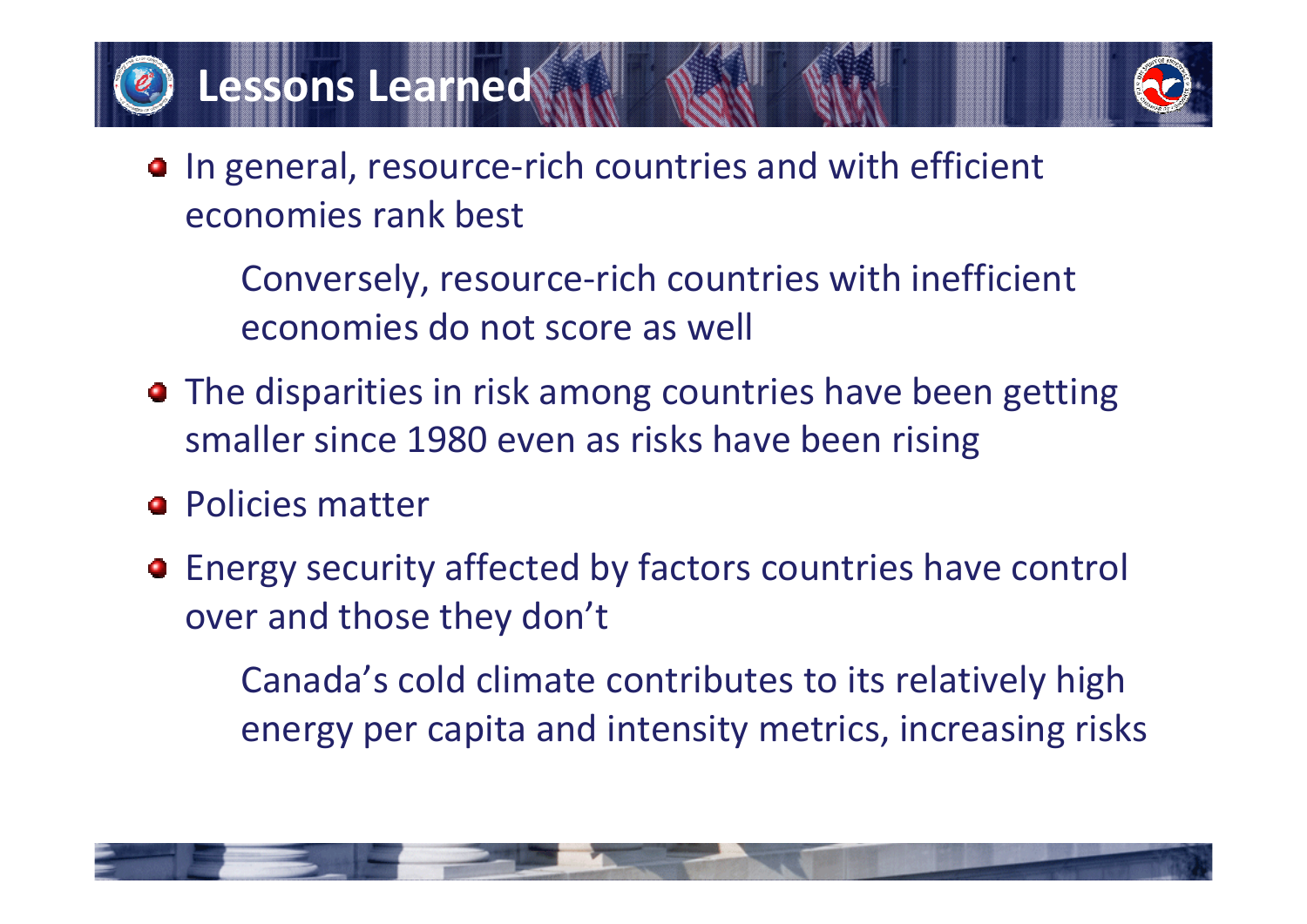# **Lessons Learned**



- New technology can be <sup>a</sup> disruptive & positive force
	- Hydraulic fracturing & horizontal drilling for shale gas production responsible for much of the recent improvement in U.S. compared to OECD average
- Resources are not enough without proper investment environment
	- Risk scores for resource‐rich Mexico and Indonesia are getting progressively worse compared to the OECD average
- **•** Strong economic growth in emerging economies has exposed underlying weaknesses in energy security
	- Improving energy security becoming <sup>a</sup> strategic priority
- Energy security risks are linked in <sup>a</sup> global energy market Improvements anywhere causes improvements everywhere A disruption anywhere can affect consumers everywhere

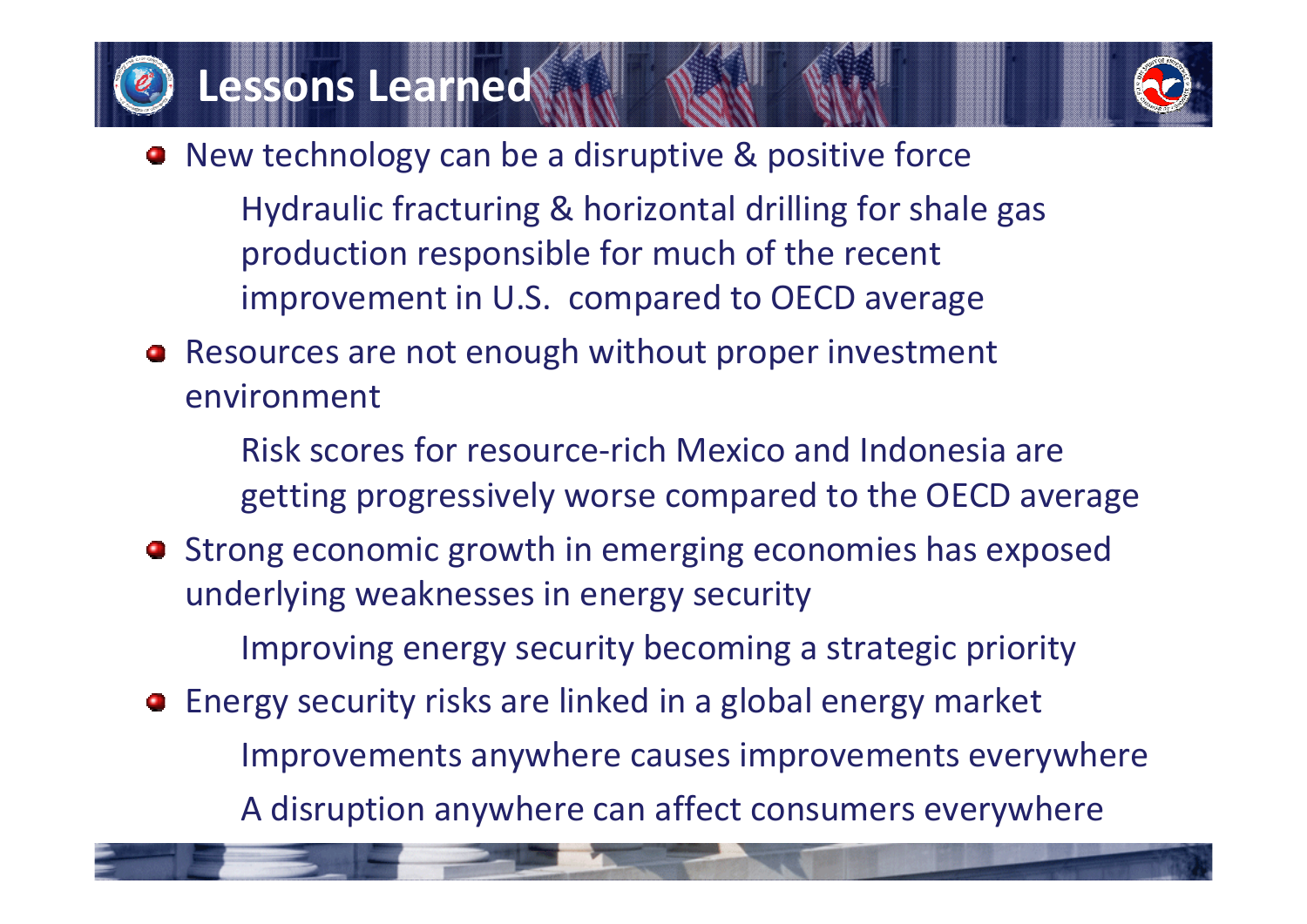

### **USA vs. OECD: Risk Index Scores**

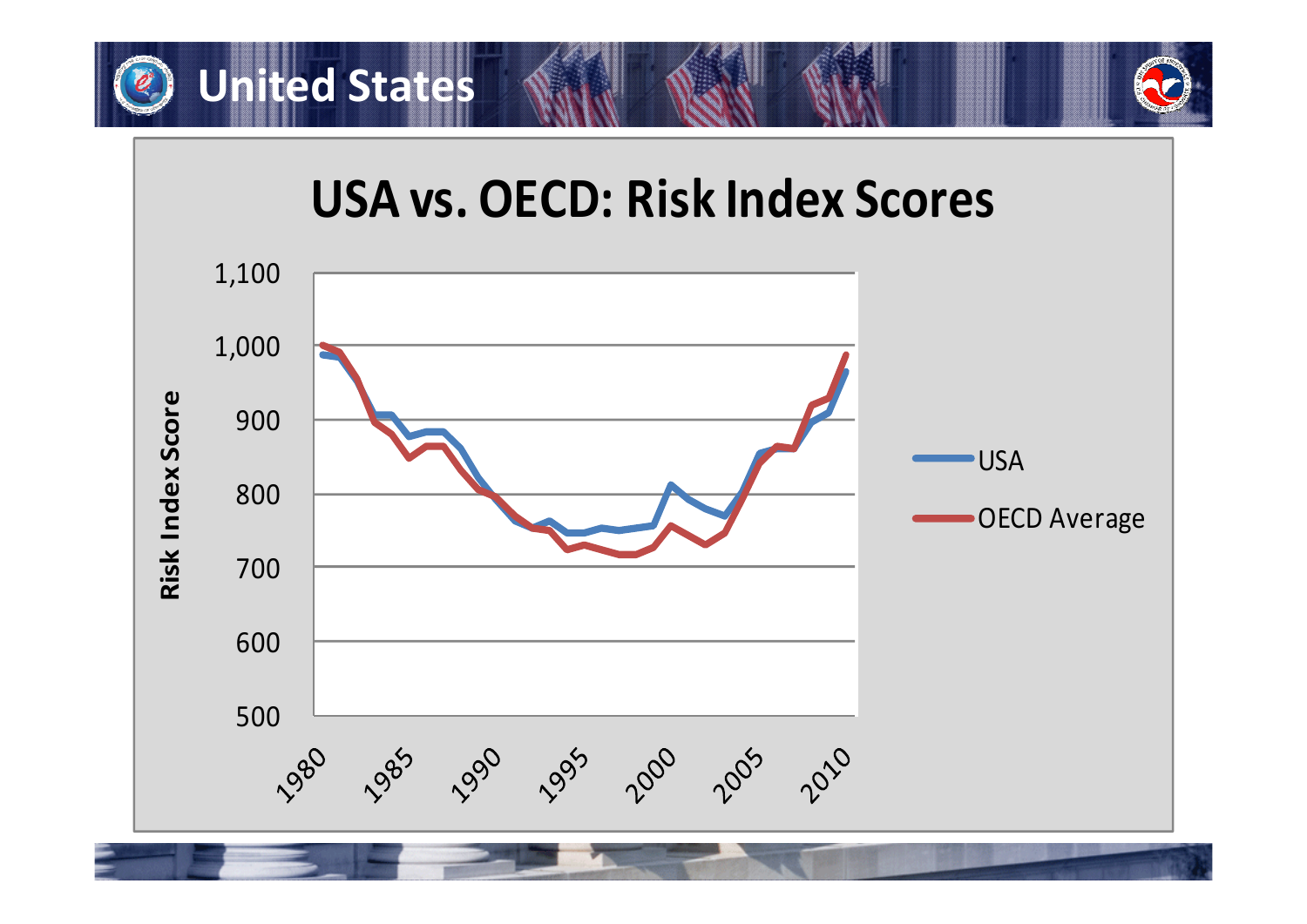



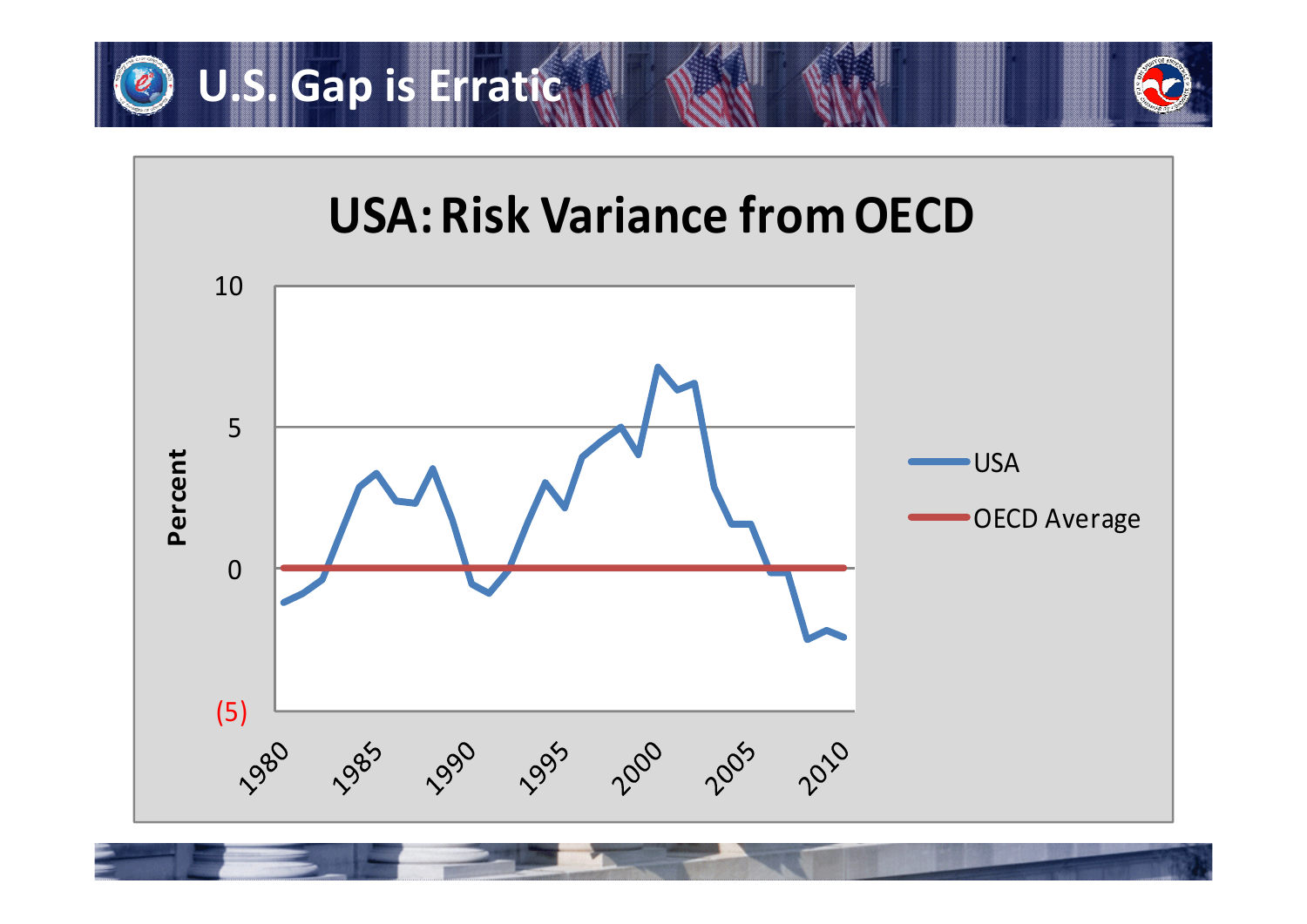





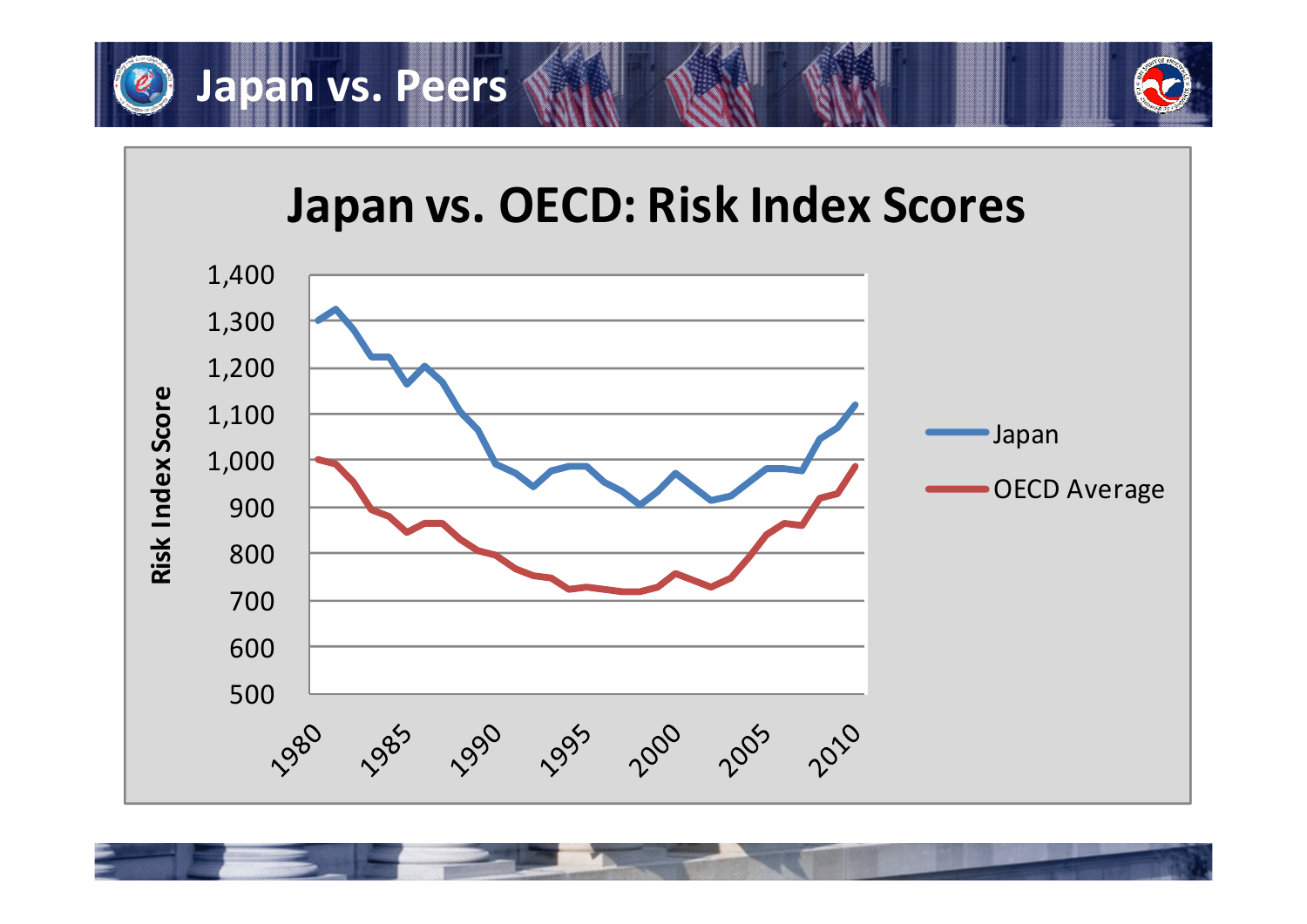

#### **Japan:Risk Variance from OECD**



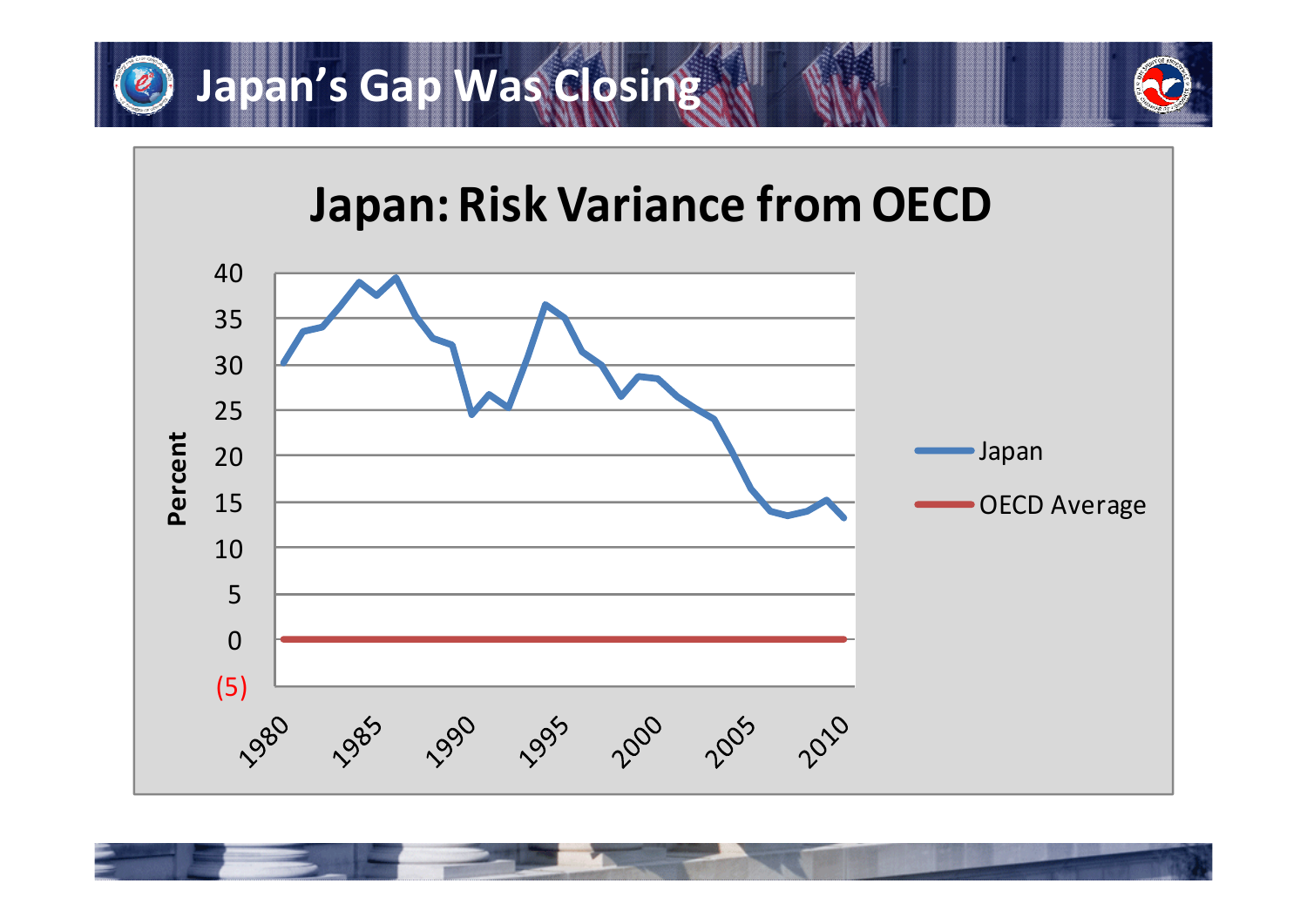# **Japan's Major Energy Security Risks**



- **•** Energy Imports
	- High Fossil Fuel Exposure
	- High Overall Import Exposure
	- Second only to ROK in 2010…likely highest in 2011‐12
- **•** Highest retail electricity prices outside of EU
- For non‐energy producing country, lowest fossil fuel expenditures…due to large nuclear fleet
- One of lowest in Energy Intensity; overall and transport

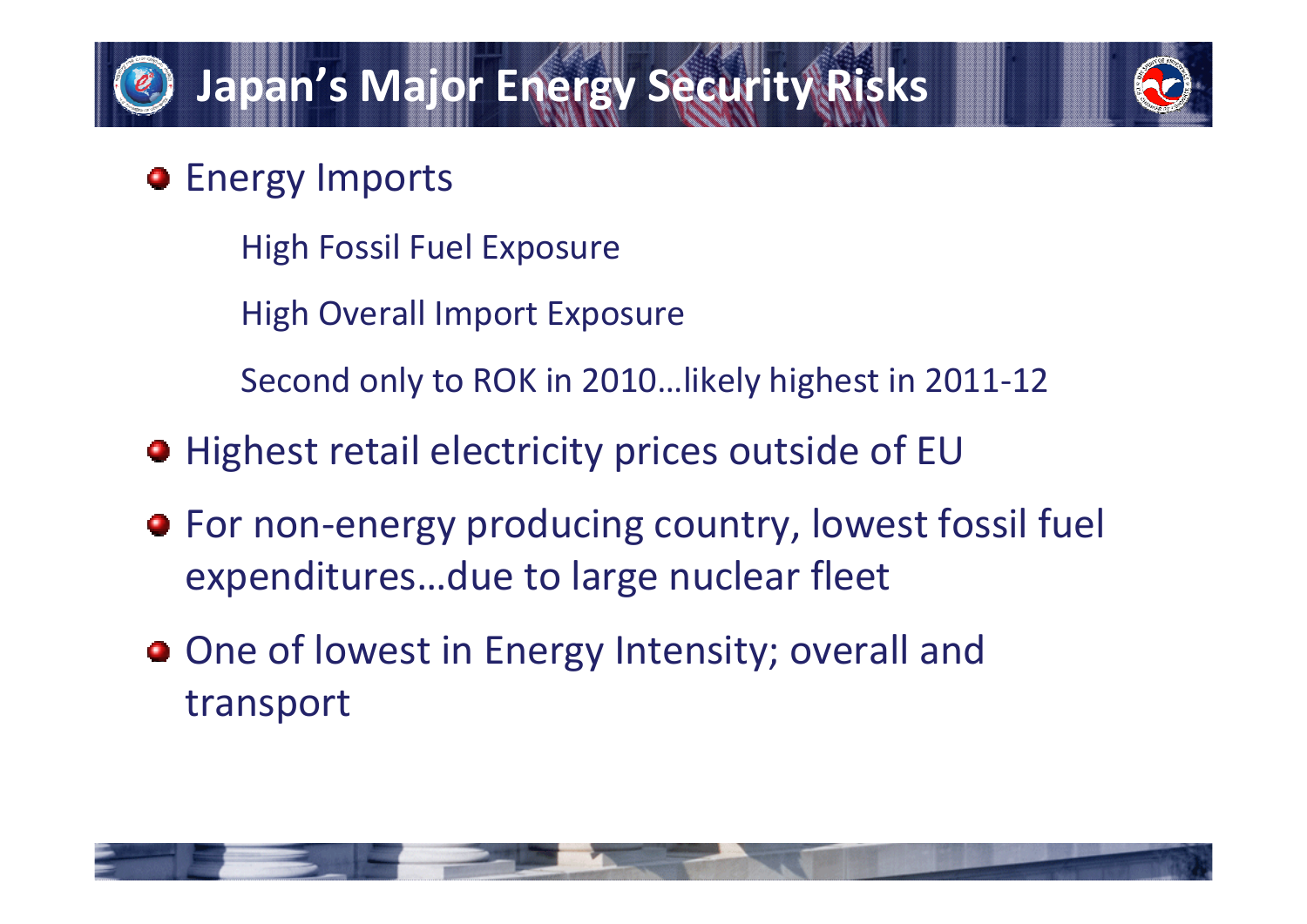